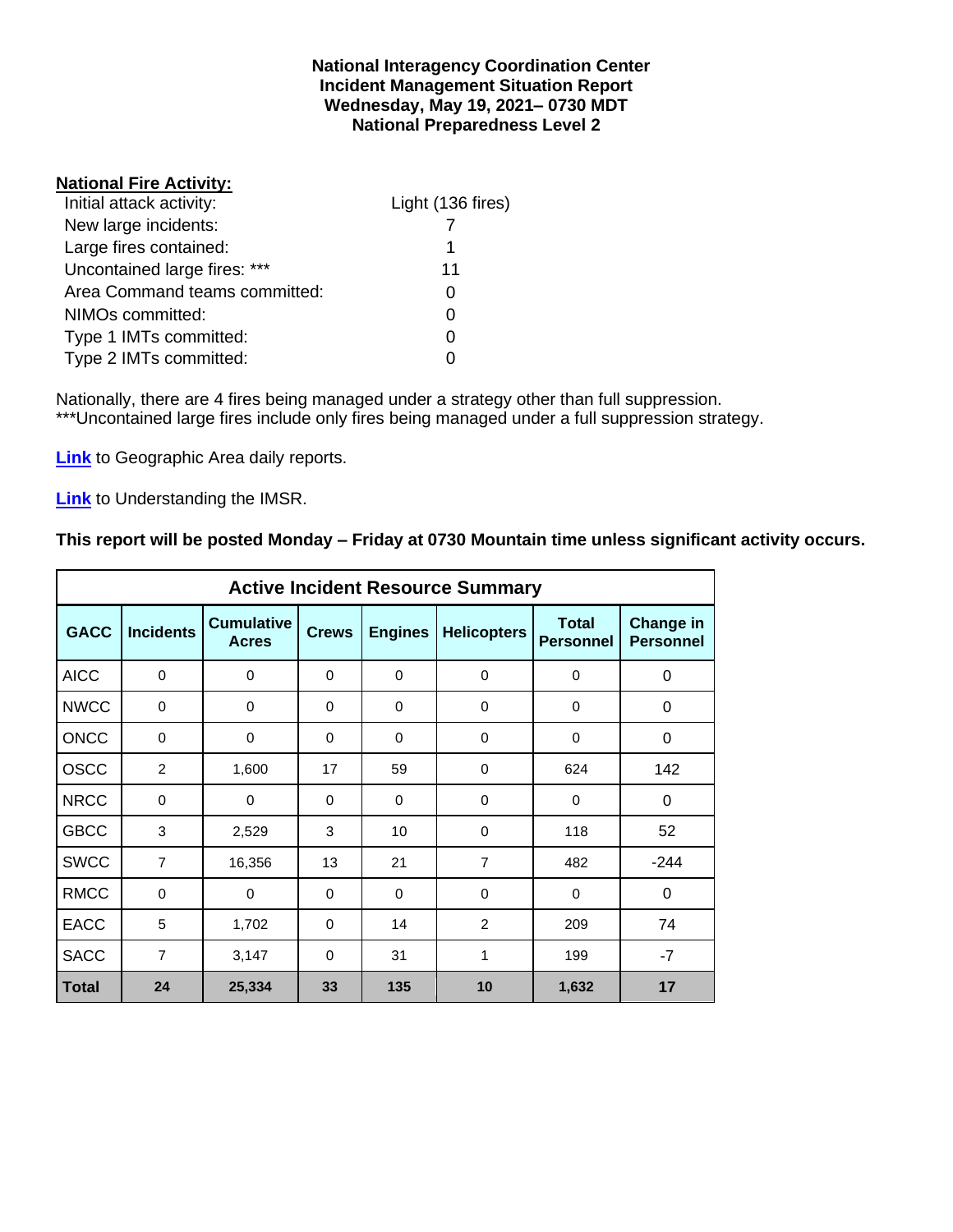| Southwest Area (PL 3)    |  |
|--------------------------|--|
| New fires:               |  |
| New large incidents:     |  |
| Uncontained large fires: |  |

**Tussock**, Phoenix District Office, BLM. Eight miles southwest of Crown King, AZ. Brush. Minimal fire behavior with smoldering and creeping. Communication infrastructure threatened. Area, road and trail closures in effect.

**Three Rivers**, Lincoln NF, USFS. Twelve miles northwest of Ruidoso, NM. Short grass and timber. Minimal fire behavior with smoldering. Numerous structures threatened. Area and trail closures in effect. Reduction in acreage due to more accurate mapping.

**Warsaw**, Coronado NF, USFS. Twenty miles northwest of Nogales, AZ. Short grass and brush. Minimal fire behavior. Reduction in acreage due to more accurate mapping.

**\* Cuervito**, Santa Fe NF, USFS. Ten miles east of Pecos, NM. Timber. Minimal fire behavior with creeping and smoldering.

| Unit                                                                                                     | <b>Size</b>               |        |    | Ctn/          |      |       | Personnel |     |     |                | <b>Strc</b>      | \$\$ | Origin     |
|----------------------------------------------------------------------------------------------------------|---------------------------|--------|----|---------------|------|-------|-----------|-----|-----|----------------|------------------|------|------------|
|                                                                                                          | Acres                     | Chge   |    | Comp          |      | Total | Chge      | Crw | Eng | Heli           | Lost             |      | Own        |
| AZ-PHD                                                                                                   | 5.546                     | 0      | 94 | Ctn           | 5/20 | 62    | $-168$    | 3   | 2   | $\overline{2}$ |                  | 6.5M | <b>BLM</b> |
| NM-LNF                                                                                                   | 5.973                     | $-298$ | 92 | Ctn           | 7/4  | 25    | 0         |     | 2   | 0              |                  | 4.2M | FS         |
| AZ-CNF                                                                                                   | 950                       | $-260$ | 60 | Ctn           | 5/21 | 129   | 0         | 4   | 3   | 3              |                  | 150K | FS         |
| NM-SNF                                                                                                   | 1.300                     | ---    | 68 | Ctn           | 5/25 | 99    | $--$      | 2   | 3   |                |                  | 700K | FS         |
| Large Fires Being Managed with a Strategy Other Than Full Suppression Without a Type 1 or 2 IMT Assigned |                           |        |    |               |      |       |           |     |     |                |                  |      |            |
| NM-GNF                                                                                                   | 2,300                     | 300    | 10 | Comp          | 5/29 | 116   | 48        | 3   | 9   |                |                  | 193K | FS         |
|                                                                                                          | $C_{\text{max}}$ MP LIGES |        |    | $\frac{9}{6}$ |      | Est   |           |     |     |                | <b>Resources</b> |      | <b>CTD</b> |

GNF – Gila NF, USFS

## **Southern California Area (PL 2)**

| New fires:               | 24 |
|--------------------------|----|
| New large incidents:     |    |
| Uncontained large fires: |    |

**Palisades**, Los Angeles Fire Department. Six miles northwest of Santa Monica, CA. Brush and chaparral. Moderate fire behavior with spotting, creeping and backing. Numerous structures threatened. Trail closures in effect. Evacuations have been lifted. Reduction in acreage due to more accurate mapping.

**Pine**, Los Angeles County Fire Department. Thirty miles southeast of Palmdale, CA. Brush and grass. No new information. Last report unless new information is received.

| <b>Incident Name</b> | Unit   |       | <b>Size</b> |    | Ctn/<br>% |      | Personnel |       | <b>Resources</b> |     |      | <b>Strc</b> | \$\$       | Origin      |
|----------------------|--------|-------|-------------|----|-----------|------|-----------|-------|------------------|-----|------|-------------|------------|-------------|
|                      |        | Acres | Chge        |    | Comp      | Est  | Total     | Chge  | Crw              | Eng | Heli | ∟ost        | <b>CTD</b> | Ownl        |
| Palisades            | CA-LFD | 158   | $-167$      | 47 | Ctn       | 5/26 | 596       | 142   | 15               | 50  |      |             | 4.8M       | <b>CNTY</b> |
| Pine                 | CA-LAC | 442   | $---$       | 95 | Ctn       | UNK  | 28        | $---$ |                  |     |      |             | 2.2M       | <b>CNTY</b> |

| <b>Eastern Area (PL 3)</b> |    |
|----------------------------|----|
| New fires:                 | 22 |
| New large incidents:       |    |
| Uncontained large fires:   |    |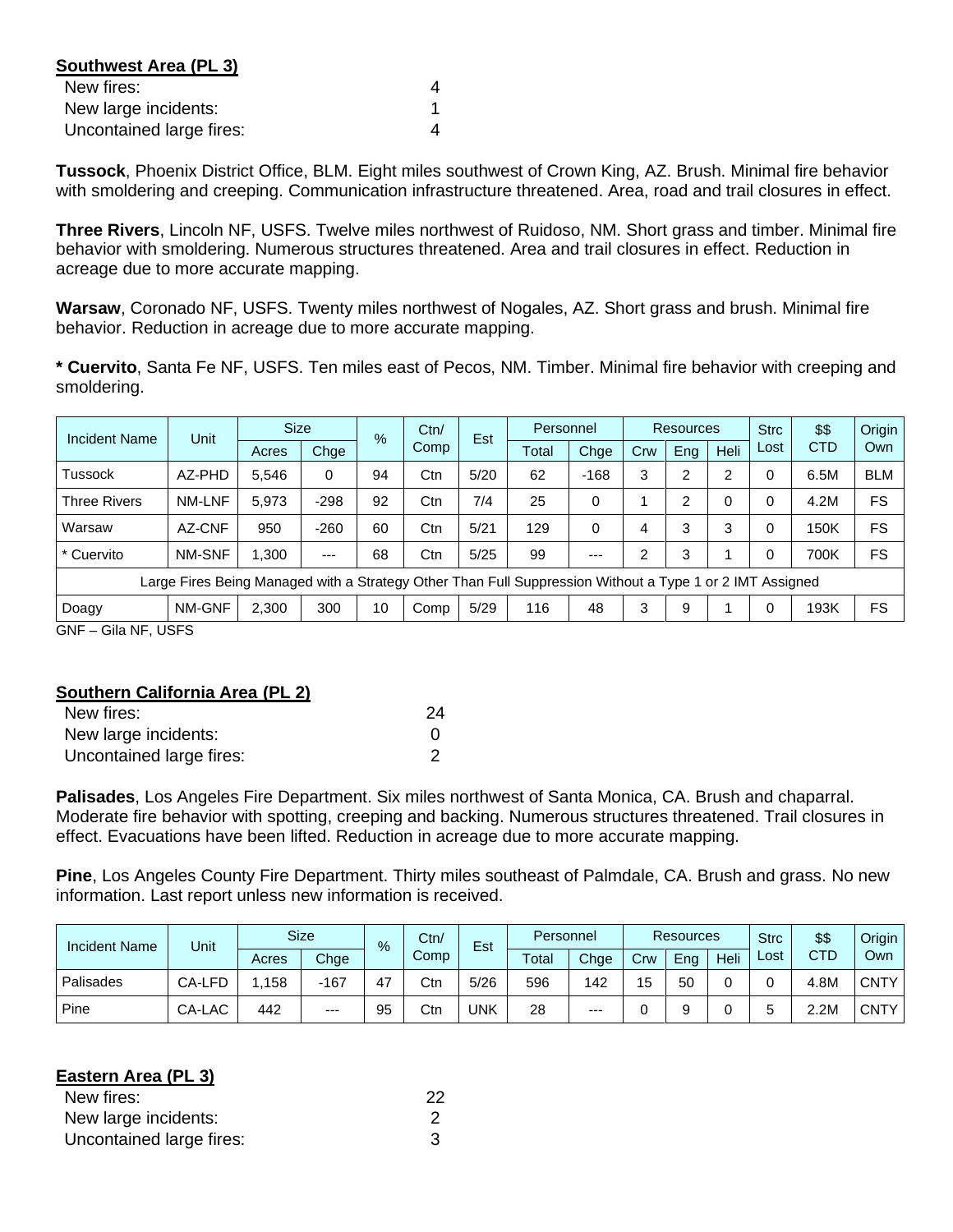**\* Ballanger**, New Jersey Forest Fire Service. One mile southwest of Little Egg Harbor, NJ. Timber. Active fire behavior. Numerous residences threatened. Evacuations in effect.

**East Mountain**, Massachusetts Bureau of Forest Fire Control. Two miles northeast of Williamstown, MA. Hardwood litter. Active fire behavior with backing and creeping.

**Godfrey**, Minnesota DNR. Sixteen miles southeast of Crookston, MN. Tall grass, brush and timber. No new information.

| <b>Incident Name</b> | Unit          | <b>Size</b> |       | $\frac{9}{6}$ | Ctn/ | Est   | Personnel |       | Resources |     |      | <b>Strc</b> | \$\$       | <b>Origin</b> |
|----------------------|---------------|-------------|-------|---------------|------|-------|-----------|-------|-----------|-----|------|-------------|------------|---------------|
|                      |               | Acres       | Chge  |               | Comp |       | Total     | Chge  | Crw       | Eng | Heli | Lost        | <b>CTD</b> | Own           |
| * Ballanger          | NJ-NJS        | 617         | $---$ |               | Ctn  | UNK   | $\Omega$  | $---$ |           |     |      |             | 76K        | -ST           |
| <b>East Mountain</b> | MA-MAS        | 947         | 157   | 75            | Ctn  | 5/21  | 153       | 78    |           |     |      |             | 50K        | <b>ST</b>     |
| Godfrey              | <b>MN-MNS</b> | 800         | $---$ | 50            | Ctn  | 5/21  | 40        | $---$ |           | 6   | 2    |             | 50K        | ST            |
| * Turkey Hill        | <b>NJ-NJS</b> | 407         | $---$ | 100           | Ctn  | $---$ | 6         | $---$ |           |     |      |             | 29K        | <b>ST</b>     |

# **Great Basin Area (PL 1)**

| New fires:               |  |
|--------------------------|--|
| New large incidents:     |  |
| Uncontained large fires: |  |

**\* Cherrywood**, Nevada National Security Site, DOE. Twenty miles northeast of Beatty, NV. Grass, brush and timber. Active fire behavior with wind-driven runs, backing and isolated torching. Structures and communication infrastructure threatened.

**\* Four Mile**, Payette NF, USFS. Ten miles southwest of Yellow Pine, ID. Timber and brush. Minimal fire behavior with creeping and smoldering.

| <b>Incident Name</b> | Unit          |       | <b>Size</b> | $\frac{9}{6}$ | Ctn/ | Est  |       | Personnel |     | <b>Resources</b> |      |      | \$\$ | Origin |
|----------------------|---------------|-------|-------------|---------------|------|------|-------|-----------|-----|------------------|------|------|------|--------|
|                      |               | Acres | Chge        |               | Comp |      | Total | Chge      | Crw | Eng              | Heli | Lost | CTD  | Own    |
| * Cherrywood         | NV-NTE        | 700   | $--$        |               | Ctn  | 5/23 | 47    | $---$     |     |                  |      |      | 30K  | DOE    |
| * Four Mile          | <b>ID-PAF</b> | 803   | $--$        | 95            | Ctn  | 6/6  | э     | ---       |     |                  |      |      | 16K  | FS     |

## **Southern Area (PL 1)**

| New fires:               | 40 |
|--------------------------|----|
| New large incidents:     |    |
| Uncontained large fires: |    |

**\* Agricola RD 2**, Florida Forest Service. Five miles southeast of Mulberry, FL. Tall Grass. Extreme fire behavior. Structures threatened. Last narrative report unless significant activity occurs.

**\* Weeping Willow**, Florida Forest Service. Four miles south of Brewster, FL. Tall Grass. Active fire behavior. Last narrative report unless significant activity occurs.

|  | <b>Incident Name</b>                                                                                     | Unit          | <b>Size</b> |       |    | Ctn/<br>$\%$ |      | Est   |       | Personnel |     | Resources |      |            | \$\$ | Origin |
|--|----------------------------------------------------------------------------------------------------------|---------------|-------------|-------|----|--------------|------|-------|-------|-----------|-----|-----------|------|------------|------|--------|
|  |                                                                                                          |               | Acres       | Chge  |    | Comp         |      | Total | Chae  | Crw       | Ena | Heli      | Lost | <b>CTD</b> | Own  |        |
|  | Large Fires Being Managed with a Strategy Other Than Full Suppression Without a Type 1 or 2 IMT Assigned |               |             |       |    |              |      |       |       |           |     |           |      |            |      |        |
|  | * Agricola RD 2                                                                                          | <b>FL-FLS</b> | 300         | $---$ | 60 | Comp         | 5/19 |       | $---$ |           |     |           |      | 3K         | SТ   |        |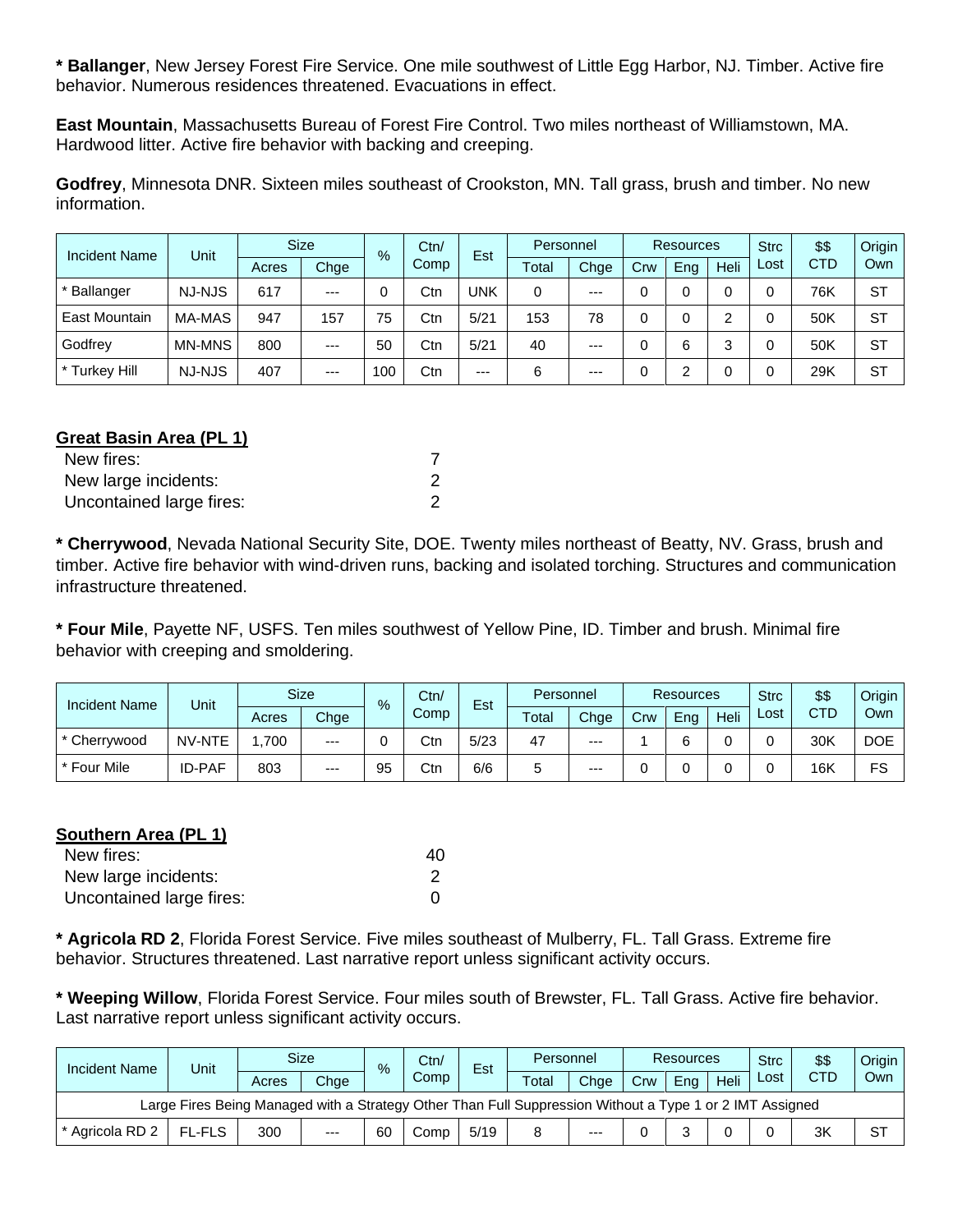| <b>Incident Name</b> | Unit          | <b>Size</b> |       | $\%$ | Ctn/ | Est  | Personnel |       | <b>Resources</b> |     | <b>Strc</b> | \$\$ | Origin     |     |
|----------------------|---------------|-------------|-------|------|------|------|-----------|-------|------------------|-----|-------------|------|------------|-----|
|                      |               | Acres       | Chge  |      | Comp |      | Total     | Chge  | Crw              | Ena | Heli        | Lost | <b>CTD</b> | Own |
| * Weeping<br>Willow  | <b>FL-FLS</b> | .800        | $---$ | 60   | Comp | 5/19 |           | $---$ |                  |     |             |      | 1K         | ST  |
| Oscar Ashton         | <b>FL-FLS</b> | 693         | 143   | 90   | Comp | 5/21 | 26        | -8    |                  |     |             |      | 46K        | ST  |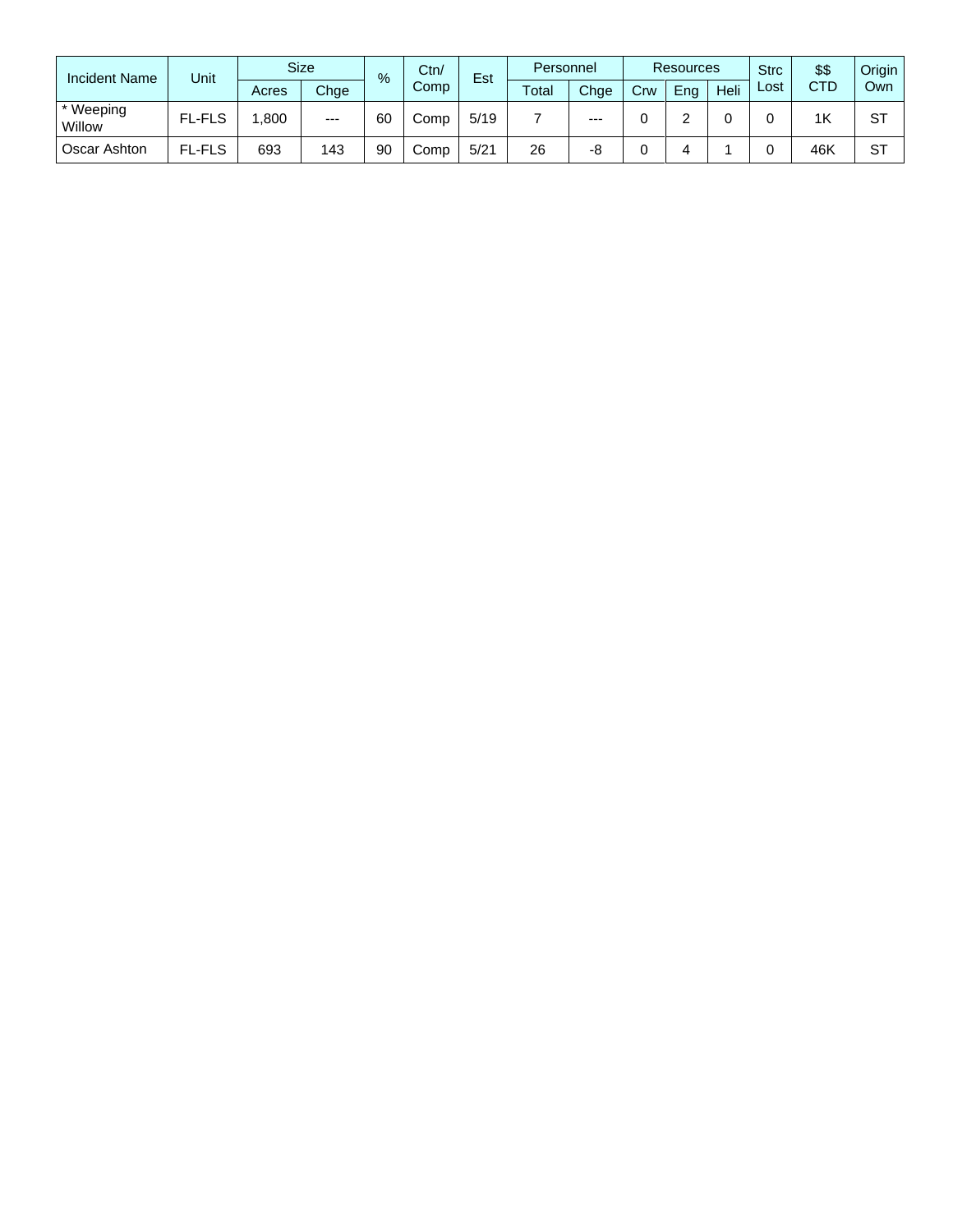**Fires and Acres Yesterday (by Protection):**

| Area                     |              | <b>BIA</b>       | <b>BLM</b>              | <b>FWS</b>       | <b>NPS</b>       | ST/OT           | <b>USFS</b>    | <b>TOTAL</b>   |
|--------------------------|--------------|------------------|-------------------------|------------------|------------------|-----------------|----------------|----------------|
|                          | <b>FIRES</b> | $\pmb{0}$        | $\mathbf 0$             | $\mathbf 0$      | $\mathbf 0$      | $\overline{4}$  | $\mathbf 0$    | 4              |
| Alaska Area              | <b>ACRES</b> | $\pmb{0}$        | $\overline{0}$          | $\mathbf 0$      | $\overline{0}$   | $\mathbf{0}$    | $\overline{0}$ | $\mathbf 0$    |
| Northwest Area           | <b>FIRES</b> | $\mathbf 0$      | 3                       | $\mathbf 0$      | $\mathbf 0$      | 5               | $\mathbf{1}$   | $\overline{9}$ |
|                          | <b>ACRES</b> | $\pmb{0}$        | $\mathbf{1}$            | $\mathbf 0$      | $\boldsymbol{0}$ | $5\phantom{.0}$ | $\pmb{0}$      | $6\phantom{a}$ |
| Northern California Area | <b>FIRES</b> | $\mathsf 0$      | $\pmb{0}$               | $\pmb{0}$        | $\mathbf{1}$     | 13              | 5              | 19             |
|                          | <b>ACRES</b> | $\pmb{0}$        | $\pmb{0}$               | $\mathbf 0$      | $\overline{0}$   | 1               | $\overline{2}$ | $\mathbf{3}$   |
| Southern California Area | <b>FIRES</b> | $\boldsymbol{0}$ | $\mathbf{1}$            | $\mathbf 0$      | $\mathbf 0$      | 23              | $\pmb{0}$      | 24             |
|                          | <b>ACRES</b> | $\pmb{0}$        | 27                      | $\boldsymbol{0}$ | $\mathbf 0$      | $\mathbf{3}$    | $\pmb{0}$      | 30             |
| Northern Rockies Area    | <b>FIRES</b> | $\mathbf 0$      | $\mathbf 0$             | $\overline{0}$   | $\mathbf{0}$     | 3               | $\overline{2}$ | 5              |
|                          | <b>ACRES</b> | $\boldsymbol{0}$ | $\mathbf 0$             | $\overline{0}$   | $\overline{0}$   | 21              | 60             | 81             |
| Great Basin Area         | <b>FIRES</b> | $\boldsymbol{0}$ | $\overline{2}$          | $\mathbf 0$      | $\mathbf 0$      | $\mathfrak{S}$  | $\overline{2}$ | $\overline{7}$ |
|                          | <b>ACRES</b> | $\pmb{0}$        | $\overline{\mathbf{4}}$ | $\mathbf 0$      | $\mathbf 0$      | 1,703           | 803            | 2,510          |
| Southwest Area           | <b>FIRES</b> | $\mathbf{1}$     | $\mathbf 0$             | $\mathbf 0$      | $\mathbf 0$      | $\mathbf{1}$    | $\overline{2}$ | 4              |
|                          | <b>ACRES</b> | $\pmb{0}$        | $\boldsymbol{0}$        | $\mathbf 0$      | 50               | $\mathbf{0}$    | 302            | 352            |
| Rocky Mountain Area      | <b>FIRES</b> | $\pmb{0}$        | $\mathbf 0$             | $\mathbf 0$      | $\mathbf 0$      | $\mathbf{1}$    | $\mathbf{1}$   | $\mathbf{2}$   |
|                          | <b>ACRES</b> | $\pmb{0}$        | $\boldsymbol{0}$        | $\mathbf 0$      | $\overline{0}$   | $\overline{0}$  | $\pmb{0}$      | $\mathbf 0$    |
| Eastern Area             | <b>FIRES</b> | $\overline{2}$   | $\mathbf 0$             | $\mathbf 0$      | $\mathbf 0$      | 17              | 3              | 22             |
|                          | <b>ACRES</b> | $\pmb{0}$        | $\pmb{0}$               | $\mathbf 0$      | $\boldsymbol{0}$ | 391             | $\overline{2}$ | 393            |
| Southern Area            | <b>FIRES</b> | $\pmb{0}$        | $\mathbf 0$             | $\boldsymbol{0}$ | $\mathbf 0$      | 38              | $\overline{2}$ | 40             |
|                          | <b>ACRES</b> | $\pmb{0}$        | $\pmb{0}$               | $\mathbf 0$      | $\overline{0}$   | 2,278           | 3              | 2,281          |
| <b>TOTAL FIRES:</b>      | $\mathbf{3}$ | $\bf 6$          | $\mathbf 0$             | $\mathbf{1}$     | 108              | 18              | 136            |                |
| <b>TOTAL ACRES:</b>      | $\pmb{0}$    | 32               | $\pmb{0}$               | 50               | 4,403            | 1,172           | 5,658          |                |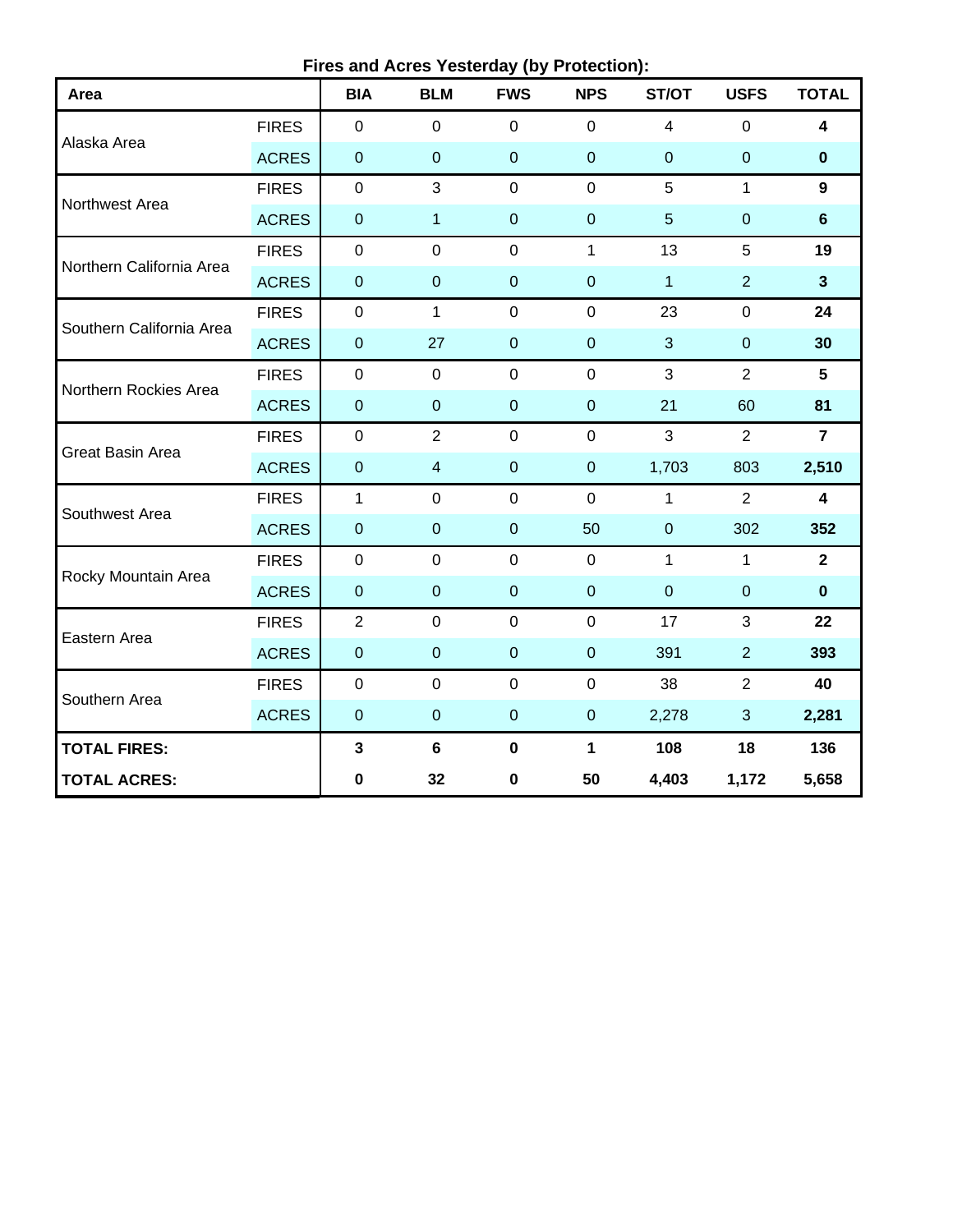**Fires and Acres Year-to-Date (by Protection):**

| Area                     |              | <b>BIA</b>     | <b>BLM</b>     | <b>FWS</b>       | <b>NPS</b>     | ST/OT   | <b>USFS</b> | <b>TOTAL</b> |
|--------------------------|--------------|----------------|----------------|------------------|----------------|---------|-------------|--------------|
|                          | <b>FIRES</b> | $\mathbf 0$    | $\overline{7}$ | 0                | $\mathbf 0$    | 70      | 6           | 83           |
| Alaska Area              | <b>ACRES</b> | $\mathbf 0$    | 1              | $\mathbf 0$      | $\mathbf 0$    | 49      | 3           | 54           |
| Northwest Area           | <b>FIRES</b> | 43             | 43             | 8                | $\mathbf 0$    | 432     | 37          | 563          |
|                          | <b>ACRES</b> | 200            | 172            | $\boldsymbol{9}$ | $\mathbf{0}$   | 3,024   | 1,480       | 4,887        |
| Northern California Area | <b>FIRES</b> | $\overline{2}$ | $\overline{7}$ | 0                | $\overline{4}$ | 943     | 115         | 1,071        |
|                          | <b>ACRES</b> | $\overline{2}$ | $\mathbf 0$    | $\pmb{0}$        | $\pmb{0}$      | 2,737   | 220         | 2,960        |
| Southern California Area | <b>FIRES</b> | 6              | 40             | $\mathbf{1}$     | 4              | 1,245   | 137         | 1,433        |
|                          | <b>ACRES</b> | 25             | 2,966          | 1                | $\overline{7}$ | 8,026   | 1,405       | 12,430       |
| Northern Rockies Area    | <b>FIRES</b> | 582            | 8              | $\overline{2}$   | $\mathbf{1}$   | 387     | 100         | 1,080        |
|                          | <b>ACRES</b> | 31,700         | 79             | 35               | 20             | 16,970  | 19,434      | 68,238       |
| Great Basin Area         | <b>FIRES</b> | 12             | 125            | $\mathbf{1}$     | 5              | 200     | 36          | 379          |
|                          | <b>ACRES</b> | 2,301          | 7,417          | $\mathbf 0$      | $\overline{4}$ | 7,638   | 979         | 18,340       |
| Southwest Area           | <b>FIRES</b> | 249            | 63             | 5                | 8              | 200     | 216         | 741          |
|                          | <b>ACRES</b> | 11,252         | 7,643          | $\mathbf 0$      | 1,421          | 9,173   | 15,940      | 45,430       |
| Rocky Mountain Area      | <b>FIRES</b> | 61             | 18             | 4                | $\overline{4}$ | 138     | 31          | 256          |
|                          | <b>ACRES</b> | 2,141          | 37             | 1,256            | 307            | 70,551  | 2,778       | 77,071       |
| Eastern Area             | <b>FIRES</b> | 343            | $\mathsf 0$    | 18               | 9              | 5,123   | 284         | 5,777        |
|                          | <b>ACRES</b> | 12,318         | $\overline{0}$ | 13,273           | 536            | 24,177  | 14,674      | 64,978       |
|                          | <b>FIRES</b> | 369            | $\mathsf 0$    | 46               | 26             | 9,836   | 332         | 10,609       |
| Southern Area            | <b>ACRES</b> | 28,682         | $\pmb{0}$      | 10,338           | 6,298          | 205,053 | 25,486      | 275,859      |
| <b>TOTAL FIRES:</b>      |              | 1,667          | 311            | 85               | 61             | 18,574  | 1,294       | 21,992       |
| <b>TOTAL ACRES:</b>      |              | 88,622         | 18,315         | 24,913           | 8,593          | 347,400 | 82,403      | 570,249      |

| Ten Year Average Fires $(2011 - 2020$ as of today) | 19.723    |
|----------------------------------------------------|-----------|
| Ten Year Average Acres (2011 – 2020 as of today)   | 1,005,865 |

**\*\*\*Changes in some agency YTD acres reflect more accurate mapping or reporting adjustments.** \*\*\*Additional wildfire information is available through the Geographic Areas at **<https://gacc.nifc.gov/>**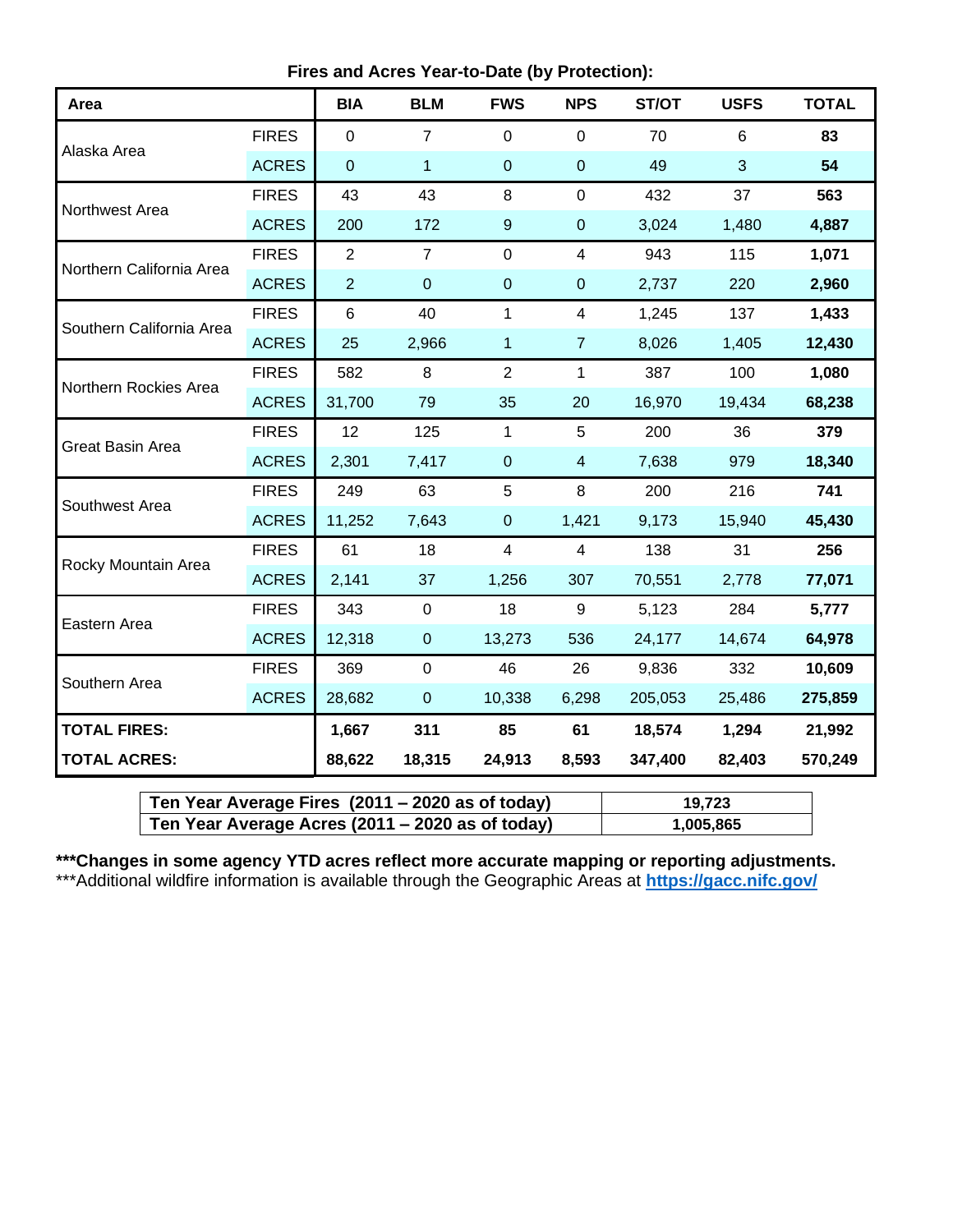## **Canadian Fires and Hectares**

| <b>PROVINCES</b>        | <b>FIRES</b><br><b>YESTERDAY</b> | <b>HECTARES</b><br><b>YESTERDAY</b> | <b>FIRES</b><br>YEAR-TO-DATE | <b>HECTARES</b><br>YEAR-TO-<br><b>DATE</b> |
|-------------------------|----------------------------------|-------------------------------------|------------------------------|--------------------------------------------|
| <b>BRITISH COLUMBIA</b> | $\Omega$                         | $\Omega$                            | $\Omega$                     | $\Omega$                                   |
| <b>YUKON TERRITORY</b>  | 0                                | 0                                   | 3                            | 0                                          |
| <b>ALBERTA</b>          | $\Omega$                         | $\Omega$                            | 314                          | 12,997                                     |
| NORTHWEST TERRITORY     | 0                                | 0                                   | 0                            | 0                                          |
| <b>SASKATCHEWAN</b>     |                                  | $\overline{2}$                      | 112                          | 5,592                                      |
| <b>MANITOBA</b>         | 0                                | 4                                   | 63                           | 27,570                                     |
| <b>ONTARIO</b>          | 2                                | 9                                   | 101                          | 1,475                                      |
| <b>QUEBEC</b>           | $\Omega$                         | 3                                   | 190                          | 137                                        |
| <b>NEWFOUNDLAND</b>     | 0                                | 0                                   | 13                           | 3                                          |
| <b>NEW BRUNSWICK</b>    | 0                                | $\Omega$                            | 87                           | 172                                        |
| <b>NOVA SCOTIA</b>      | $\Omega$                         | 3                                   | 64                           | 61                                         |
| PRINCE EDWARD ISLAND    | 0                                | 0                                   | 1                            | 0                                          |
| <b>NATIONAL PARKS</b>   | 0                                | 2                                   | 6                            | 40                                         |
| <b>TOTALS</b>           | 3                                | 23                                  | 954                          | 48,049                                     |

 $*1$  Hectare = 2.47 Acres

**Predictive Services Discussion:** An upper low moves into the Pacific Northwest today with precipitation, including mountain snow in western Montana, expected across the northern Rockies. Light precipitation along and west of the Cascades and throughout much of the Rockies is likely with precipitation possibly developing in northwest portions of the Great Basin as well. Much of the central US has chances for precipitation with heavy rain likely again in south and east Texas. Elevated to critical fire weather conditions are expected across the southern Great Basin into northern Arizona ahead of a cold front. Gusty winds are likely along the Sierra Front and through the central Great Basin as well. Chances for showers and isolated wet thunderstorms continue for interior Alaska.

<http://www.predictiveservices.nifc.gov/outlooks/outlooks.htm>